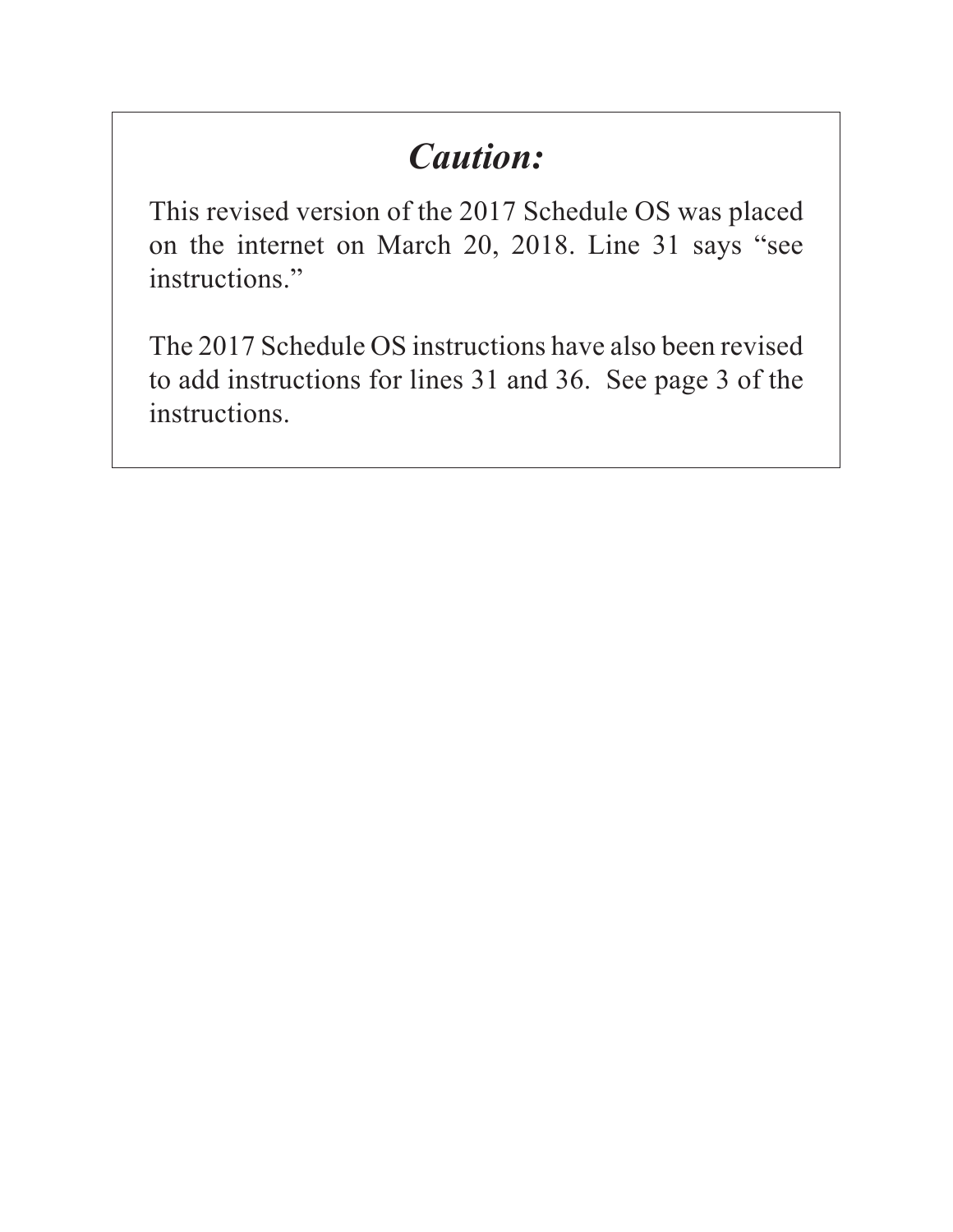| Tab to navigate within form. Use mouse to check<br><b>Save</b><br>applicable boxes, press spacebar or press Enter. |  |                                               | Print | <b>Clear</b> |  |
|--------------------------------------------------------------------------------------------------------------------|--|-----------------------------------------------|-------|--------------|--|
| SCHEDULE OS<br><b>Credit for Net Tax Paid</b><br>to Another State<br>Wisconsin                                     |  |                                               | 2017  |              |  |
| <b>Department of Revenue</b>                                                                                       |  | Attach to your Wisconsin Form 1, 1NPR, or 2 ♦ |       |              |  |

Name(s) shown on Form 1, 1NPR, or 2

Identifying number

*To be eligible for this credit, you must have been a full-year Wisconsin resident or part-year resident in 2017 and have paid 2017 state income tax on the same income to Wisconsin and another state.*

| Be sure to enclose a copy of your<br>tax return from the other state(s).                     | <b>NO COMMAS</b><br><b>NO CENTS</b> |                           |                           |                           |
|----------------------------------------------------------------------------------------------|-------------------------------------|---------------------------|---------------------------|---------------------------|
| <b>PART I - Income From Other State</b>                                                      | State 1<br>Postal abbr. 1           | State 2<br>Postal abbr. 1 | State 3<br>Postal abbr. 1 | State 4<br>Postal abbr. 1 |
| 1 Wages, salaries, tips, etc.                                                                | .00                                 | .00                       | .00                       | .00                       |
|                                                                                              | .00.                                | .00                       | .00                       | .00                       |
| 3 Ordinary dividends                                                                         | .00                                 | .00                       | .00                       | .00                       |
| 4 Business income / loss                                                                     | .00                                 | .00                       | .00                       | .00                       |
|                                                                                              | .00                                 | .00                       | .00                       | .00                       |
| 6 Other gains / losses                                                                       | .00.                                | .00                       | .00                       | .00                       |
| 7 IRA distributions, pensions, and<br>annuities                                              | .00                                 | .00                       | .00                       | .00                       |
| 8 Rental real estate, royalties, partnerships,<br>S corporations, trusts, etc.               | .00                                 | .00                       | .00                       | .00                       |
| 9 Farm income / loss                                                                         | .00.                                | .00                       | .00                       | .00                       |
| 10 Unemployment compensation                                                                 | .00.                                | .00                       | .00                       | .00                       |
| 11 Social security benefits                                                                  | .00.                                | .00                       | .00                       | .00                       |
|                                                                                              | .00                                 | .00                       | .00                       | .00                       |
| 13 Add lines 1 through 12 in each column                                                     | .00                                 | .00                       | .00                       | .00                       |
| <b>Adjustments to Income</b>                                                                 |                                     |                           |                           |                           |
| 14 Archer MSA or health savings accounts                                                     | .00                                 | .00                       | .00                       | .00                       |
| 15 Business expenses of reservists,<br>performing artists, and fee-basis<br>public officials | .00                                 | .00                       | .00                       | .00                       |
| 16 Moving expenses                                                                           | .00                                 | .00                       | .00                       | .00                       |
| 17 Deductible part of self-employment tax                                                    | .00                                 | .00                       | .00                       | .00                       |
| 18 Self-employed SEP, SIMPLE, and<br>qualified plans                                         | .00                                 | .00                       | .00                       | .00                       |
| 19 Self-employed health insurance deduction                                                  | .00.                                | .00                       | .00                       | .00                       |
| 20 IRA deduction                                                                             | .00                                 | .00                       | .00                       | .00.                      |
| 21 Student loan interest deduction                                                           | .00                                 | .00                       | .00                       | .00.                      |
| 22 Other adjustments to income                                                               | .00                                 | .00                       | .00                       | .00.                      |
| 23 Add lines 14 through 22 in each column                                                    | .00                                 | .00                       | .00                       | .00                       |
| 24 Total income taxed by other state -<br>subtract line 23 from line 13                      | .00.                                | .00                       | .00.                      | .00                       |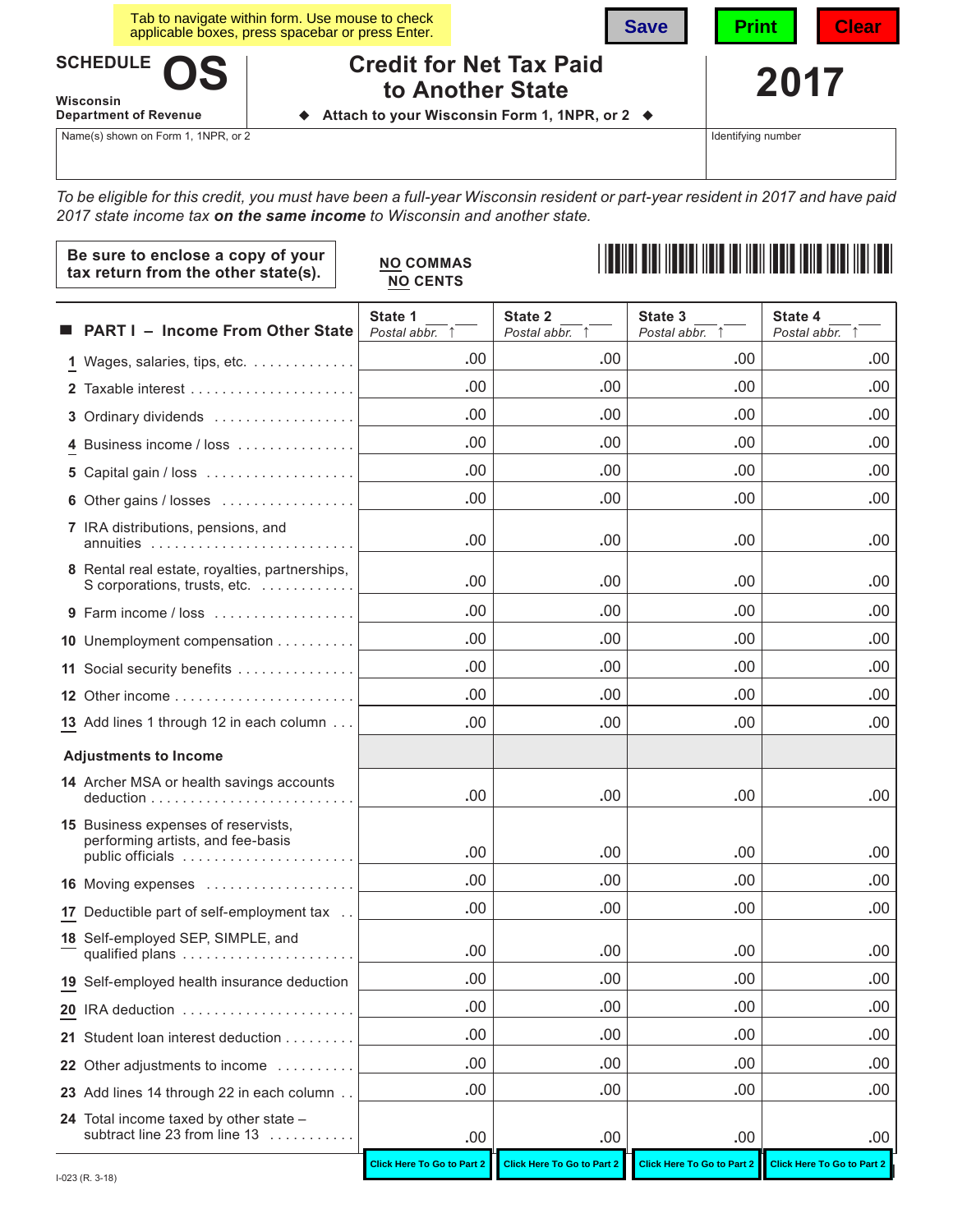| 2017 Schedule OS                    | Page 2 of 2        |
|-------------------------------------|--------------------|
| Name(s) shown on Form 1, 1NPR, or 2 | Identifving number |

| <b>NO COMMAS; NO CENTS</b> |  |
|----------------------------|--|
|----------------------------|--|

| <b>PART II - Calculation of Credit</b>                                                                                                                                                                                                                                                                                                    | State 1 | State 2            | State 3                   | State 4 |  |
|-------------------------------------------------------------------------------------------------------------------------------------------------------------------------------------------------------------------------------------------------------------------------------------------------------------------------------------------|---------|--------------------|---------------------------|---------|--|
| 25 Postal abbreviation for state to which<br>$tax was paid \dots \dots \dots \dots \dots \dots \dots$                                                                                                                                                                                                                                     |         |                    |                           |         |  |
| 26 Income taxable to both Wisconsin and<br>other state (see instructions)                                                                                                                                                                                                                                                                 | .00     | .00                | .00                       | .00     |  |
| 27 Total income taxed by the other state<br>before subtracting any standard or<br>itemized deductions or personal<br>exemptions (see instructions).                                                                                                                                                                                       | .00     | .00                | .00                       | .00     |  |
| 28 From the income tax return of the other<br>state, fill in the net tax amount after<br>subtracting all nonrefundable and<br>refundable credits. Do not include tax<br>withheld or estimated tax payments<br>as a credit $\ldots \ldots \ldots \ldots \ldots$                                                                            | .00     | .00                | .00                       | .00     |  |
| 29 Are the amounts on lines 26 and 27<br>the same?                                                                                                                                                                                                                                                                                        |         |                    |                           |         |  |
| • If YES, leave line 29 blank and fill in<br>the amount from line 28 on line 30                                                                                                                                                                                                                                                           |         |                    |                           |         |  |
| • If NO and line 26 is less than line 27, divide<br>line 26 by line 27. Carry the decimal to four<br>places and fill in on line 29. If line 27 is less<br>than line 26, fill in 1.0000                                                                                                                                                    |         |                    |                           |         |  |
| 30 Multiply line 28 by line 29. Round the result<br>to the nearest dollar. If claiming a credit for<br>net tax paid to Minnesota, Iowa, Illinois, or<br>Michigan, skip lines 31 through 34 and fill in<br>the amount from line 30 on line $35$                                                                                            | .00     | .00                | .00                       | .00     |  |
| 31 Wisconsin income from Form 1, line 13, Form<br>1NPR, line 32, or Form 2, see instructions                                                                                                                                                                                                                                              | .00     | .00                | .00                       | .00     |  |
| 32 Divide line 26 by line 31. Carry the decimal<br>to four places and fill in on line 32. If line 31<br>is less than line 26, fill in $1.0000$                                                                                                                                                                                            |         |                    |                           |         |  |
| 33 Fill in the Wisconsin net income tax from:<br>• Form 1, line 28, less the amounts on<br>lines 29 and 30<br>• Form 1NPR, line 54, less the amounts                                                                                                                                                                                      |         |                    |                           |         |  |
| on lines 55 and 56                                                                                                                                                                                                                                                                                                                        |         |                    |                           |         |  |
| . Form 2, line 10, less the amount on line 11                                                                                                                                                                                                                                                                                             | .00     | .00                | .00                       | .00     |  |
| 34 Multiply line 32 by line 33. Round the result<br>to the nearest dollar $\ldots \ldots \ldots \ldots \ldots \ldots$                                                                                                                                                                                                                     | .00     | .00                | .00                       | .00     |  |
| 35 Enter the smaller of line 30 or line 34                                                                                                                                                                                                                                                                                                | .00.    | .00                | .00                       | .00     |  |
| <b>36</b> Income and franchise tax<br>(see instructions) $\ldots \ldots \ldots \ldots \ldots \ldots$                                                                                                                                                                                                                                      | .00     | .00                | .00                       | .00     |  |
| 37 Add lines 35 and 36 in each column                                                                                                                                                                                                                                                                                                     | .00     | .00                | .00                       | .00     |  |
| 38 Add the amounts in each column of line 37. Fire to go to                                                                                                                                                                                                                                                                               |         | Pa ere to go to Pa | <u>Pq</u><br>ere to go to | .00     |  |
| 39 If you have tax paid to more than 4 states, fill in the amount from line 38 of any additional<br>39                                                                                                                                                                                                                                    |         |                    |                           |         |  |
| 40                                                                                                                                                                                                                                                                                                                                        |         |                    |                           |         |  |
| 41 Fill in the amount from:<br>Line 28 of Form 1 less the amounts on lines 29 and 30 of Form 1, or<br>• Line 54 of Form 1NPR less the amounts on lines 55 and 56 of Form 1NPR, or<br>• Line 10 of Form 2 less the amount on line 11 of Form 2 $\dots \dots \dots \dots \dots \dots \dots \dots \dots \dots \dots \dots \dots \dots$<br>41 |         |                    |                           |         |  |
| 42 Fill in the smaller of line 40 or line 41. This is your credit for tax paid to another state (see instructions)<br>42                                                                                                                                                                                                                  |         |                    |                           |         |  |

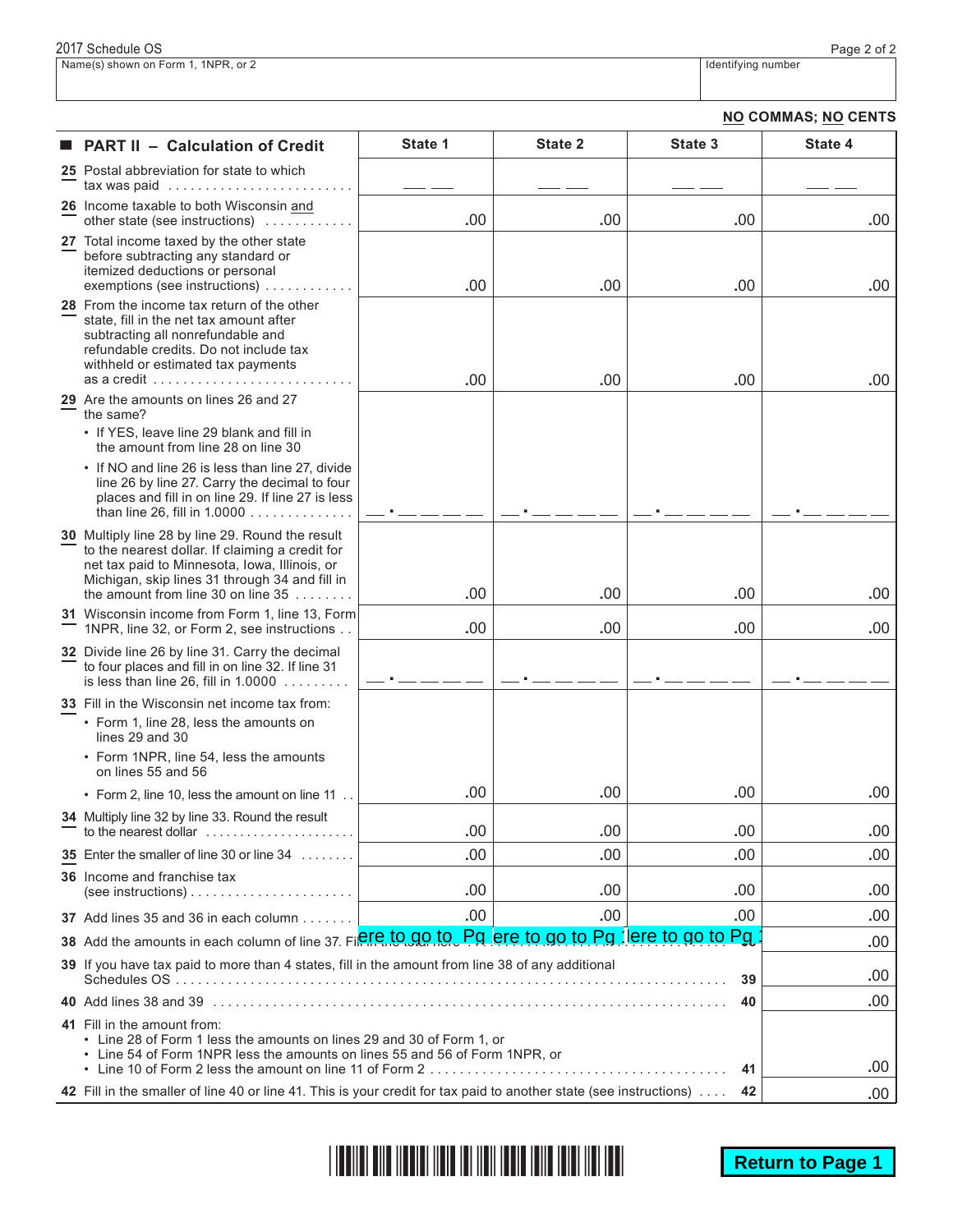## *Caution:*

This revised version of the 2017 Schedule OS instructions was placed on the internet on March 20, 2018. The instructions have been revised to add additional instruction for lines 31 and 36. See page 3 of the instructions.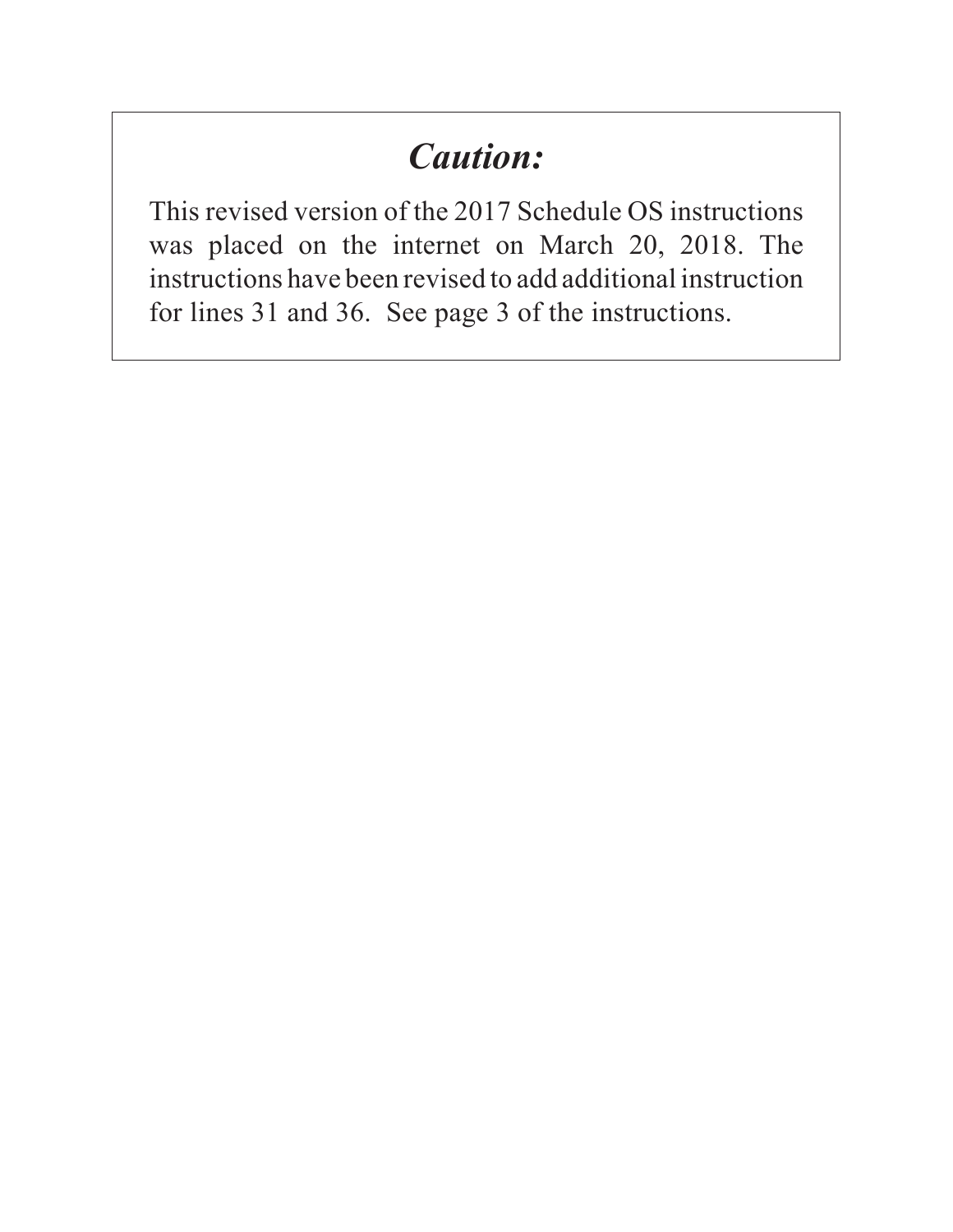## **General Instructions**

## **Purpose of Schedule OS**

Schedule OS is used by individuals, estates, and trusts to compute the credit for net income tax paid to another state.

For additional information on this credit, get Publication 125, *Credit for Tax Paid to Another State*, from any department office or our website at [revenue.wi.gov.](https://www.revenue.wi.gov)

## **Who Is Eligible For the Credit**

You may be eligible for the credit for net income tax paid to another state if:

- You were a Wisconsin resident for all or part of 2017, and
- You paid 2017 income tax to Wisconsin and to another state or the District of Columbia on the same income. "State" does not include the Commonwealth of Puerto Rico or the several territories organized by Congress.

You may **not** claim credit for any tax paid to a local unit of government (such as a city, county, or school district) or for any tax that is not an income tax (such as a severance tax, personal property tax, real estate tax, or sales and use tax).



**Limitations** The following limitations apply for 2017 and thereafter:

- The credit cannot be more than the amount of net tax paid to Wisconsin on income that is taxable to both Wisconsin and the other state. This limitation does not apply to income that is taxable to both Wisconsin and to Minnesota, Iowa, Illinois, or Michigan.
- You may not claim a credit for the manufacturing and agriculture credit based on eligible qualified production activities income used to compute the credit for net income tax paid to another state.

**Military Spouses** If you are a spouse of a servicemember and you were in another state solely to be with the servicemember serving in that state under military orders, you may not claim a credit for tax paid on wages earned in that state. Federal law prohibits states from taxing wages earned by a nonresident spouse of a servicemember. If tax was withheld from your wages, you must file a return with that state to obtain a refund.

**Wisconsin residents working in Illinois, Indiana, Kentucky, or Michigan** If you had 2017 state income tax withheld for Illinois, Indiana, Kentucky, or Michigan from income earned as an employee you received from working in one of those states, do **not** use Schedule OS. You can get a refund of the tax withheld for the period you were a Wisconsin resident by filing that other state's income tax return with that state. Income earned as an employee includes wages, salaries, tips, commissions, bonuses, etc. For more information, get Wisconsin Publication 121, *Reciprocity,* from any department office or on our website at [revenue.wi.gov](https://www.revenue.wi.gov).

If you paid 2017 net income tax to one of those states on income other than from wages, salaries, tips, commissions, bonuses, etc. (such as from a business, unemployment compensation, rental property, or from the sale of real property), you may be eligible for the credit based on that income. Complete Schedule OS.

**Part-year residents** To be eligible, you must have been a Wisconsin resident when you received the income that was taxed by both states.

**Nonresidents** You generally must be a full-year or part-year Wisconsin resident to claim the credit. There is a limited circumstance in which a nonresident may claim the credit. If you are a shareholder of a tax-option (S) corporation, member of a limited liability company treated as a partnership (LLC), or partner of a partnership that files its return on a fiscal-year basis, you may claim a credit for tax paid by such entity for a period during which you were a Wisconsin resident.

**Credit computed by a tax-option (S) corporation, limited liability company treated as a partnership (LLC), or partnership** You may claim the credit based on your share of income taxes paid to another state by a tax-option (S) corporation, LLC, or partnership if the income from the entity is included in Wisconsin income.

If the tax-option (S) corporation, LLC, or partnership filed a composite income tax return with another state and paid tax on your behalf to that state, complete lines 1-35 and 37-42. Use a separate column for each state to which tax was paid. Do not complete line 36 to report the tax paid to the other state on your behalf. You may have to contact the entity to determine the state to which the tax was paid, your distributive share of the entity's income on which tax was paid on your behalf, and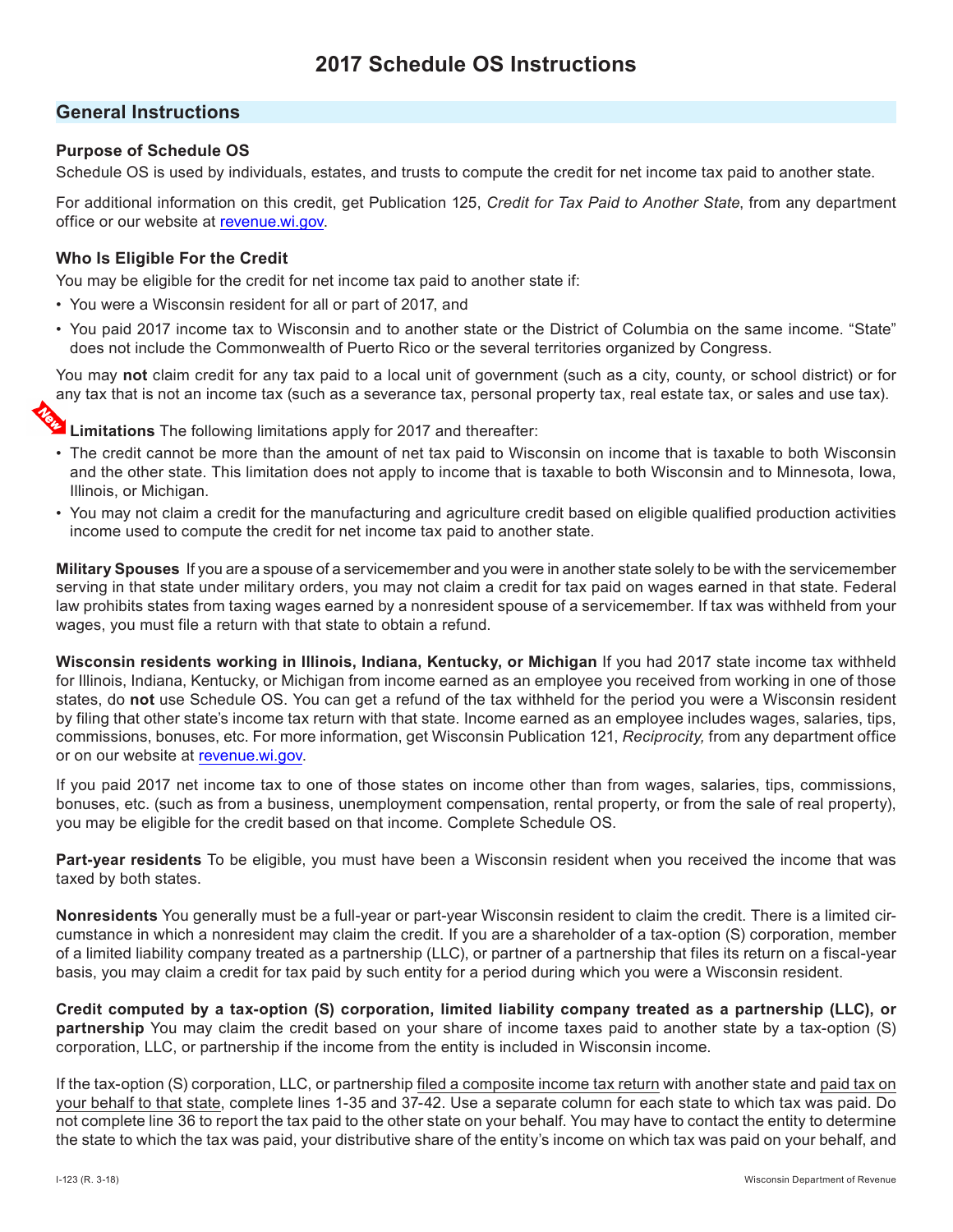the type of income on which the tax was paid (e.g., ordinary income from trade or business activities, long-term capital gain, interest income, etc.). You will need this information when completing Schedule OS.

If the tax-option (S) corporation, LLC, or partnership filed its own income tax return with another state and paid tax on its income to that state, complete lines 25 and 36-42. Use a separate column for each state to which tax was paid. Do not complete lines 1-24 and 26-35 to report the tax paid by the entity on its income. You may have to contact the entity to determine the state to which the tax was paid, your pro rata share of the amount of income taxable to the other state, and the type of income on which the tax was paid (for example, ordinary income from trade or business activities, long-term capital gain, interest, etc.). You will need this information when completing lines 25 and 36.

## **If You Paid Tax To More Than Four Other States**

If you paid 2017 net state income tax on the same income to Wisconsin and to more than four other states:

- 1. Complete additional Schedules OS, as needed, through line 38,
- 2. Add the amounts from line 38 from any additional Schedules OS, and
- 3. Fill in the total on line 39 of your first Schedule OS.

## **Line Instructions**

First complete your income tax return for the other state. The credit is computed using amounts from that other state's return.

**Note:** Be sure to enter the postal abbreviation for the state at the top of each column.

**Lines 1 – 23** Complete a separate column for each state to which tax was paid for 2017. Fill in the amount of each income and adjustment item that was taxed by the other state. These amounts are generally shown on a nonresident or part-year resident return or a schedule showing the other state source income attached to the other state return.

These line descriptions correspond to lines used for reporting income and adjustments for federal tax purposes. Do **not** fill in your federal income on these lines, even in those cases where the other state computes tax based on federal income and then prorates the tax based on the amount of that state source income to federal income. Fill in only the other state source income and adjustments.

**Note:** All items of income or adjustment shown on the other state's return must be listed on lines 1 – 23. If there is not a specific line on Schedule OS, include any income item on line 12 and any adjustment item on line 22.

If a tax-option (S) corporation, LLC, or partnership filed a composite income tax return with another state and paid tax to that state on your behalf, fill in the income on which tax was paid by the entity. For example, if the entity paid tax on your behalf on \$10,000 of business income and \$5,000 of long-term capital gain, fill in \$10,000 on line 4 and \$5,000 on line 5.

**Line 24** For each state, fill in the total income taxed by that state. This will generally be the amount on line 13 less the amount on line 23.

**Line 25** Fill in the 2-letter postal abbreviation for the state to which tax was paid. Failure to fill in the postal abbreviation may result in the credit being denied or a delay in the processing of your return.

**Line 26** Fill in the amount of income taxable by both Wisconsin and the other state on line 26.

**Note:** If you claimed the manufacturing and agriculture credit, do not include in the income taxable to both Wisconsin and the other state the amount of qualified production activities income used to compute the credit.

**CAUTION** Wisconsin taxes only 70% of the net gain on the sale of assets held more than one year (40% for net gain on the sale of farm assets). Most states tax 100% of such gain. When the credit is claimed for tax paid to another state for gain on the sale of property that was held more than one year, the amount of income taxable by Wisconsin is generally less than the amount taxed by the other state.

*Example 1:* You filed an Illinois income tax return and reported a \$10,000 gain on the sale of property held more than one year. For Wisconsin tax purposes, you claim the 30% capital gain exclusion. The amount of income taxable by both Wisconsin and the other state is \$7,000 (\$10,000 less the \$3,000 capital gain exclusion).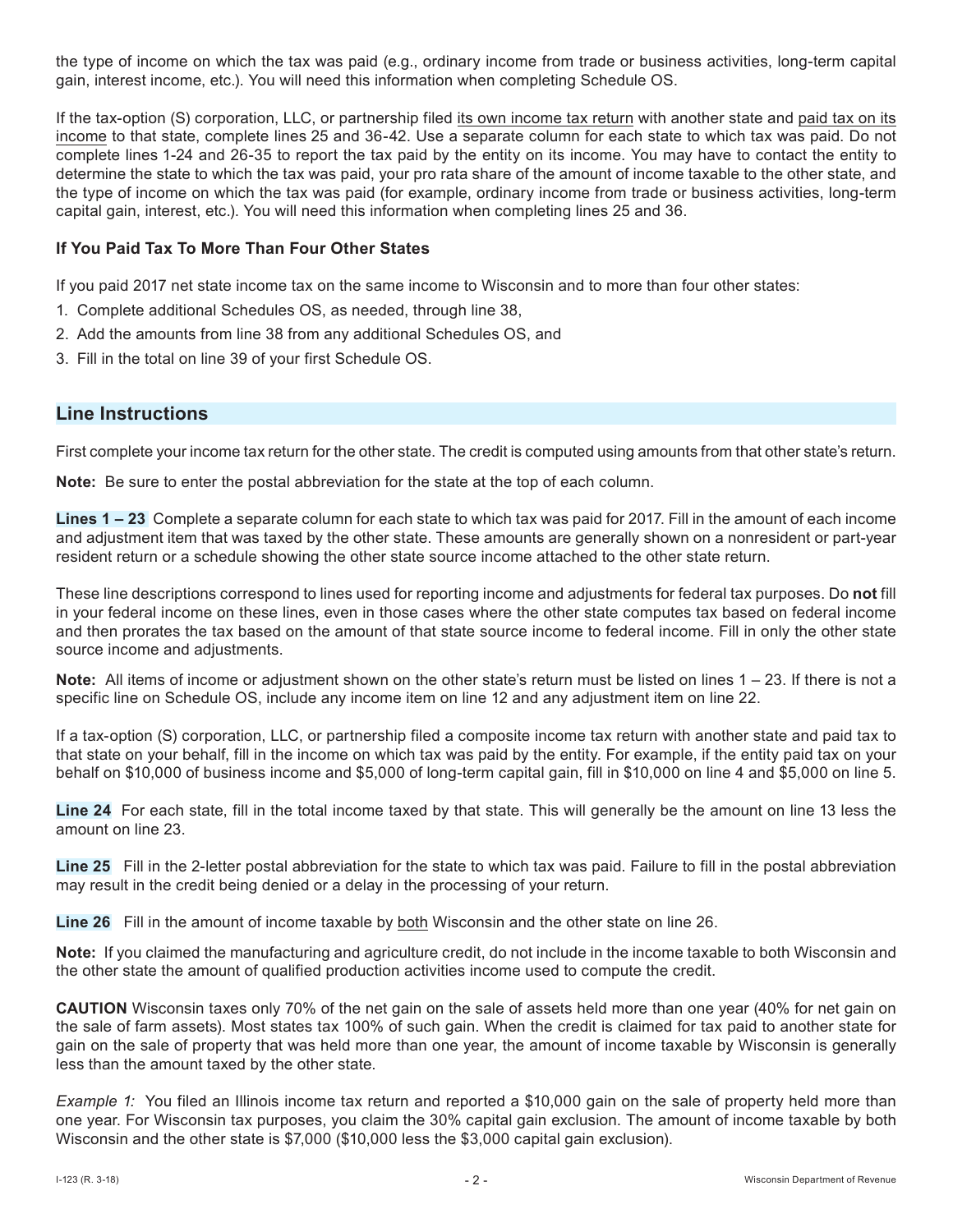*Example 2:* You filed a California income tax return and reported a \$20,000 gain on the sale of property held more than one year. For Wisconsin tax purposes, a portion of the gain was offset by a \$4,000 capital loss. You claim the 30% capital gain exclusion on the remaining \$16,000. The amount of income taxable by both Wisconsin and the other state is \$15,200 (\$4,000 which is included in Wisconsin income but offset by the capital loss plus \$11,200 which is taxable after the capital gain exclusion is applied). **Note:** In this example, if you had more than one long-term capital gain, a portion of the loss would be allocated to each gain. See Wisconsin Publication 125, *Credit for Tax Paid to Another State*, for more information.

**Line 27** For each state, fill in the total income taxed by the other state before subtracting any standard or itemized deductions or personal exemptions. This will generally be the amount on line 24.

**Note:** If you claimed the manufacturing and agriculture credit, do not include in the total income taxed by the other state the amount of qualified production activities income used to compute the credit.

**Line 28** For each column, from the income tax return of the other state, fill in the net tax amount (after any required proration) and after subtracting all credits (both nonrefundable and refundable credits). Do not include tax withheld or estimated tax payments as a credit.

*Example:* Your income tax return from the other state shows the following:

| Less nonrefundable credit  100. |      |
|---------------------------------|------|
|                                 | 900. |
| Tax withheld                    | 600. |
| Estimated tax payment           | 400. |
|                                 |      |
| Refund\$ 200.                   |      |

The amount to fill in on line 28 is \$800. This consists of \$1,000 gross tax less \$100 nonrefundable credit and less \$100 refundable credit.

**Note:** If you claimed the manufacturing and agriculture credit, do not include in the net tax paid to the other state the amount of tax paid on the qualified production activities income used to compute the credit.

**Line 31** Enter Wisconsin income as reported on line 13 of Form 1 or line 32 of Form 1NPR.

For Form 2:

- If the amounts on Form 2, lines 5 and 6b are equal to or greater than 0, add Form 2, lines 5 and 6b and enter this amount on line 31.
- If the amount on Form 2, line 5 is a negative amount and Form 2, line 6b is a positive amount, enter the amount from Form 2, line 6b on line 31.
- If the amount on Form 2, line 6b is a negative amount and Form 2, line 5 is a positive amount, enter the amount from Form 2, line 5 on line 31.

**Line 36** Fill in on line 36 your share of the income and franchise taxes that were measured by income and paid to another state by a tax-option (S) corporation, LLC, or partnership of which you were a shareholder, member, or partner. A credit is available for the tax paid only if the income taxed by the other state is also included in Wisconsin income. (**Note:** This is **not** the individual income tax paid on your behalf on a composite income tax return filed by the tax-option (S) corporation, LLC, or partnership. This amount should have been included above.) If you are completing line 36, also fill in on line 25 the postal abbreviation for the state to which the entity paid the tax.

The amount to fill in on line 36 is determined using the following three steps. Complete Step 1 or Step 2, depending on which step applies to you. Then, complete Step 3 to find the amount of your allowable credit.

### **Step 1 – Tentative Credit: All income taxable by Wisconsin**

In this situation, your tentative credit is equal to the amount of net income tax paid to the other state on the income that is taxable by both Wisconsin and the other state. Use this amount to complete Step 3. If the amount of net tax paid to the other state includes income that is not included in Wisconsin income, complete Step 2 instead of Step 1. Otherwise, skip Step 2 and continue to Step 3.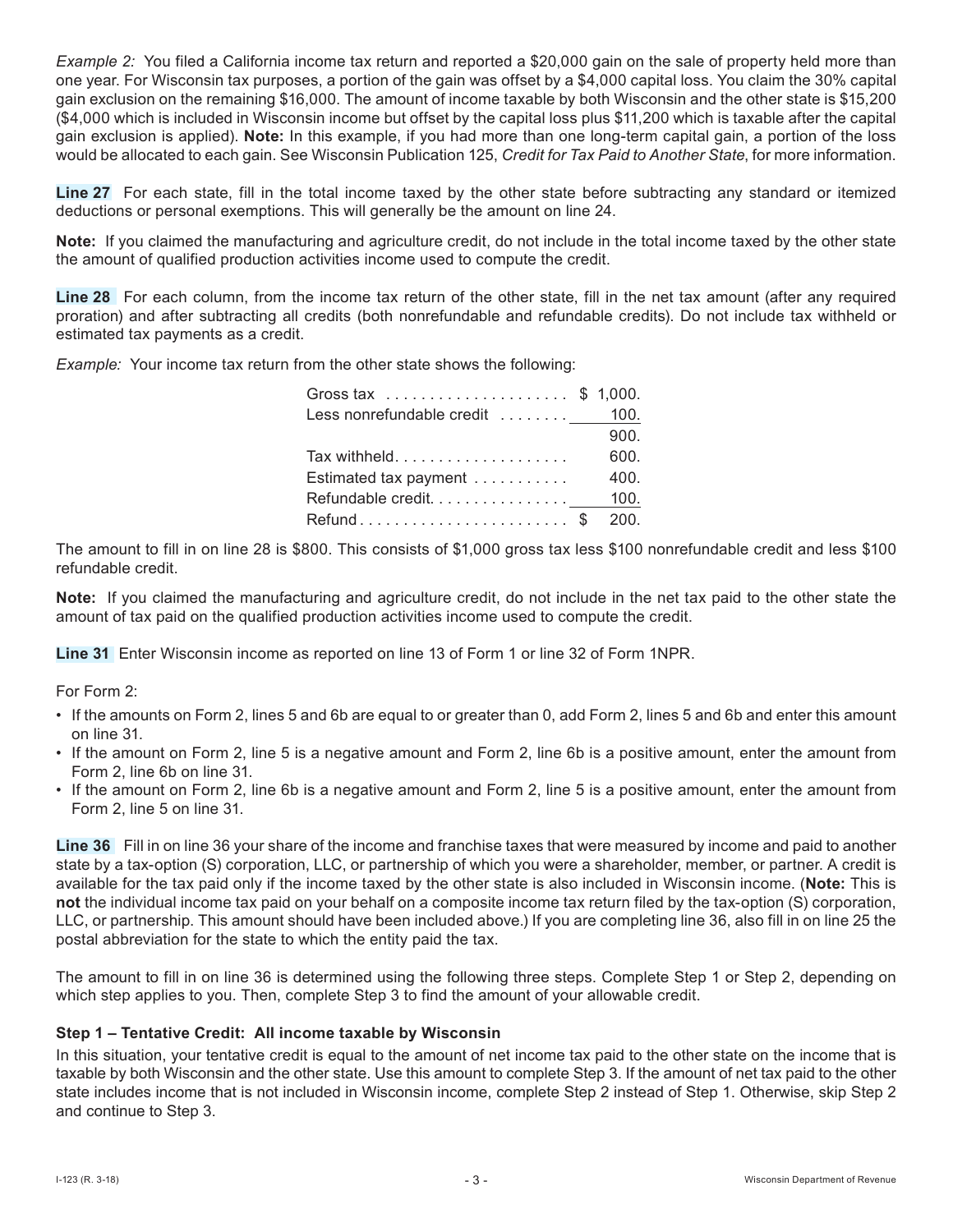**Exception** If the entity paid the tax to Minnesota, Iowa, Illinois, or Michigan, fll in the tentative credit computed in Step 1 on line 36 of Schedule OS. You do not have to complete Step 3.

### **Step 2 – Tentative Credit: Not all income taxable by Wisconsin**

The amount of tax must be prorated if the income taxed by the other state includes income that is not included in Wisconsin income. For example, only a portion of capital gain on the sale of assets held more than one year is included in Wisconsin income and thus a proration is required. See the **CAUTION** and examples in the line 26 instructions for information on the taxation of capital gain on assets held more than one year.

If the amount of tax paid to the other state by the tax-option (S) corporation, LLC, or partnership includes tax on long-term capital gain (or on any other income not included in Wisconsin income), use the following formula to determine the amount of credit you may claim:

| Income taxable by    | <b>Net</b> |     |                  |
|----------------------|------------|-----|------------------|
| both Wisconsin       | income tax |     |                  |
| and other state      | paid       | $=$ | Tentative credit |
| Total income taxable | to other   |     |                  |
| by other state       | state      |     |                  |

In this situation, use the amount of your tentative credit to complete Step 3.

**Exception** If the entity paid the tax to Minnesota, Iowa, Illinois, or Michigan, fll in the tentative credit computed in Step 2 on line 36 of Schedule OS. You do not have to complete Step 3.

### **Step 3 Credit limitation**

The amount of credit for net tax paid to another state is limited to the lesser of the tentative credit computed in Step 1 or Step 2 or the amount of net tax payable to Wisconsin on the income taxable to both Wisconsin and the other state. Use the following formula to figure the credit limitation:

| Income taxable by |             |     |        |        |           |     |         |
|-------------------|-------------|-----|--------|--------|-----------|-----|---------|
| both Wisconsin    | Net income  |     | Credit |        |           |     | Maximum |
| and other state   | tax paid to | $=$ | limit  | $\sim$ | Line $35$ | $=$ | credit  |
| Wisconsin income  | Wisconsin   |     |        |        |           |     |         |

For purposes of this Formula:

- "Wisconsin income" is the amount from line 13 of Form 1, line 32 of Form 1NPR, or line 5 of Form 2.
- "Net income tax paid to Wisconsin" is the amount from line 28 of Form 1 less the amounts on lines 29 and 30 of Form 1; line 54 of Form 1NPR less the amounts on lines 55 and 56 of Form 1NPR; or line 10 of Form 2 less the amount on line 11 of Form 2.

The amount to fill in on line 36 of Schedule OS is the lesser of (1) the tentative credit determined in Step 1 or Step 2 or (2) the maximum credit determined in Step 3.

Example: You are a shareholder in a tax-option (S) corporation. Ordinary income earned by the tax-option (S) corporation was \$800,000, and you owe a total of \$59,500 of Wisconsin net tax on the total amount of ordinary income passed through to you from the tax-option (S) corporation. You filed a California individual income tax return to report \$500,000 ordinary income and paid net tax of \$35,000 to California. The tax-option (S) corporation filed a California franchise tax return and paid \$10,000 in net tax. Your credit limit is computed as follows:

$$
\frac{500,000}{800,000} \times 59,500 = 37,188
$$

The amount entered on line 35 of Schedule OS is \$35,000. To figure the maximum credit allowed for the California franchise tax paid, use the formula under step 3 as follows:

500,000 x 59,000 = 37,188 - 35,000 = 2,188 800,000

This amount is entered on line 36 of Schedule OS.